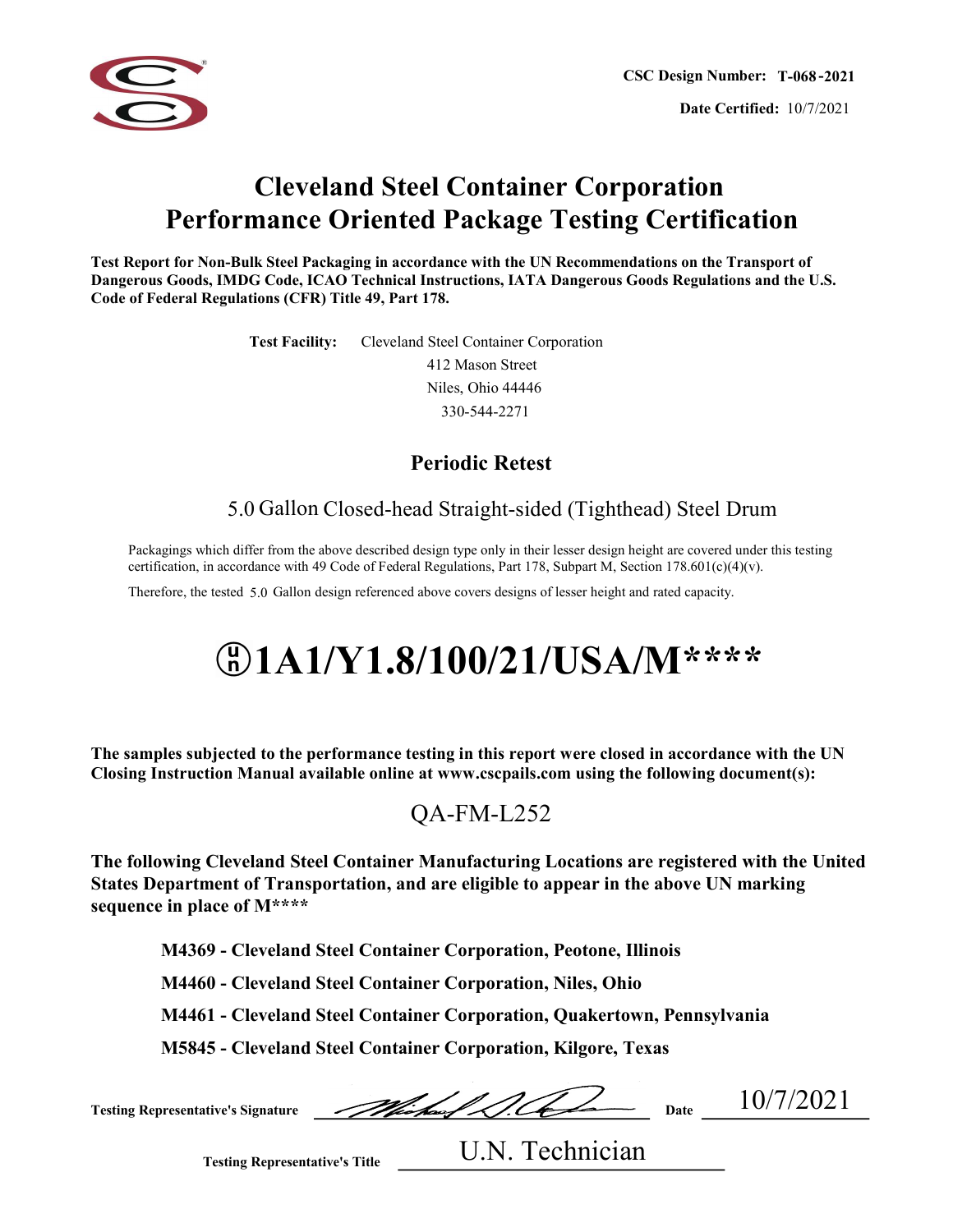

#### Container (Drum) Description:

Manufactured by: Cleveland Steel Container Corporation, Niles, Ohio

Manufacturing Method: Triple Seam (3 folds on bottom circumferential seam or chime). Electric lap-welded side seam.

Drum Type: Closed-head Straight-sided (Tighthead) Steel Drum

Bead: No beads

Height of Pail: 13.437 Inches

Package Tare Weight: 4.55 lbs.

Maximum Capacity: 5.2 gal.

Gauge (Body): 24

Gauge (Bottom): 24

Minimum Wall Thickness: 0.019 inches

Minimum Bottom Thickness: 0.019 inches

Inside Diameter at Top: 10.5 inches

Inside Diameter at Bottom: 11.25 inches

#### Top End Description:

Manufactured by: Cleveland Steel Container Corporation, Streetsboro, Ohio

Material: Steel

Gauge (Top/Cover): 24

Minimum Thickness: 0.019 inches

Gasket Material: Water-based sealant

#### Fitting Description

Fitting Manufacturer: Ball Corporation

Fitting Type: 2-1/8" ScrewCap(Cvr) w/ tamper-evident innerseal

Fitting Material: Tin-plated Steel

Fitting Weight: 0.10 lbs.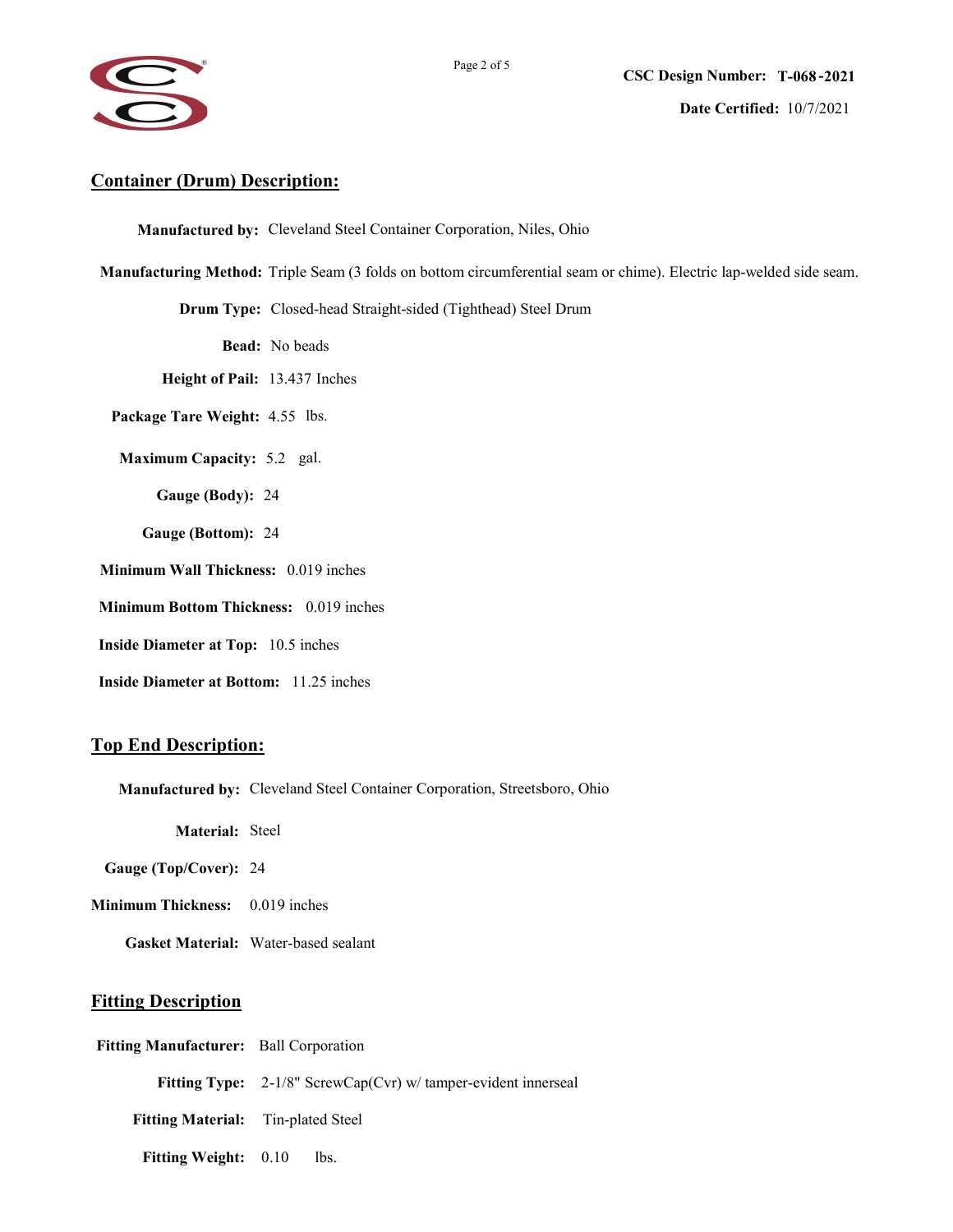

#### DROP TEST SPECIFICATIONS AND RESULTS (49 CFR - §178.603)

Sample Size: 3 Samples/Orientation (6 Samples Total) Filling Substance: Water filled to 98% maximum capacity

Packing Group: Y Specific Gravity: 1.8 Drop Height: 71 Inches Drop Weight: 47.05 lbs. Drop Weight: 47.05 lbs.

\*\*\* See Appendix A - Test Calculations for Weight of Test Package and Drop Test Height

| Center of Gravity on Top Chime (Circumferential Seam) w/ fitting directly over impact at 6 o'clock |        |           |  |
|----------------------------------------------------------------------------------------------------|--------|-----------|--|
| Sample #                                                                                           | Result | domment : |  |
|                                                                                                    | Pass   | No Leak   |  |
|                                                                                                    | Pass   | No Leak   |  |
|                                                                                                    | Pass   | No Leak   |  |

| Center of Gravity on Bottom Chime (Circumferential Seam) at Side Seam |               |                |  |
|-----------------------------------------------------------------------|---------------|----------------|--|
| Sample #                                                              | <b>Result</b> | <b>Comment</b> |  |
|                                                                       | Pass          | No Leak        |  |
|                                                                       | Pass          | No Leak        |  |
|                                                                       | Pass          | No Leak        |  |

#### Criteria for Passing the Test:

#### LEAKPROOFNESS TEST SPECIFICATIONS AND RESULTS (49 CFR - §178.604)

|                               |               | A container is considered to successfully pass the drop test if for each sample tested, the container does<br>not leak when equilibrium has been reached between internal and external pressures. |                                 |  |
|-------------------------------|---------------|---------------------------------------------------------------------------------------------------------------------------------------------------------------------------------------------------|---------------------------------|--|
|                               |               | <b>LEAKPROOFNESS TEST SPECIFICATIONS AND RESULTS (49 CFR - §178.604)</b>                                                                                                                          |                                 |  |
| <b>Sample Size: 3 Samples</b> |               | Test Pressure: 20 kPa<br><b>Filling Substance:</b> Air                                                                                                                                            | <b>Test Duration: 5 Minutes</b> |  |
| Sample #                      | <b>Result</b> | <b>Comment</b>                                                                                                                                                                                    |                                 |  |
|                               | Pass          | No Leak                                                                                                                                                                                           |                                 |  |
| 8                             | Pass          | No Leak                                                                                                                                                                                           |                                 |  |
| 9                             | Pass          | No Leak                                                                                                                                                                                           |                                 |  |
| container.                    |               | A container successfully passes the Leakproofness test if for each sample tested, there is no leakage of air from the                                                                             |                                 |  |
|                               |               | <b>HYDROSTATIC PRESSURE TEST SPECIFICATIONS AND RESULTS (49 CFR - §178.605)</b>                                                                                                                   |                                 |  |
| <b>Sample Size: 3 Samples</b> |               | Test Pressure: 100 kPa<br><b>Filling Substance: Water</b>                                                                                                                                         | <b>Test Duration: 5 Minutes</b> |  |
| Sample #                      | <b>Result</b> | <b>Comment</b>                                                                                                                                                                                    |                                 |  |
| 10                            | Pass          | No Leak                                                                                                                                                                                           |                                 |  |
| 11                            | Pass          | No Leak                                                                                                                                                                                           |                                 |  |
| $\overline{12}$               | Pass          | No Leak                                                                                                                                                                                           |                                 |  |

#### Criteria for Passing the Test:

#### HYDROSTATIC PRESSURE TEST SPECIFICATIONS AND RESULTS (49 CFR - §178.605)

| Sample #                 | <b>Result</b> | Comment |
|--------------------------|---------------|---------|
| 10                       | Pass          | No Leak |
| . .                      | Pass          | No Leak |
| $\sim$<br>$\overline{1}$ | Pass          | No Leak |

#### Criteria for Passing the Test:

A container successfully passes the Hydrostatic Pressure test if for each sample tested, there is no leakage of liquid from the container.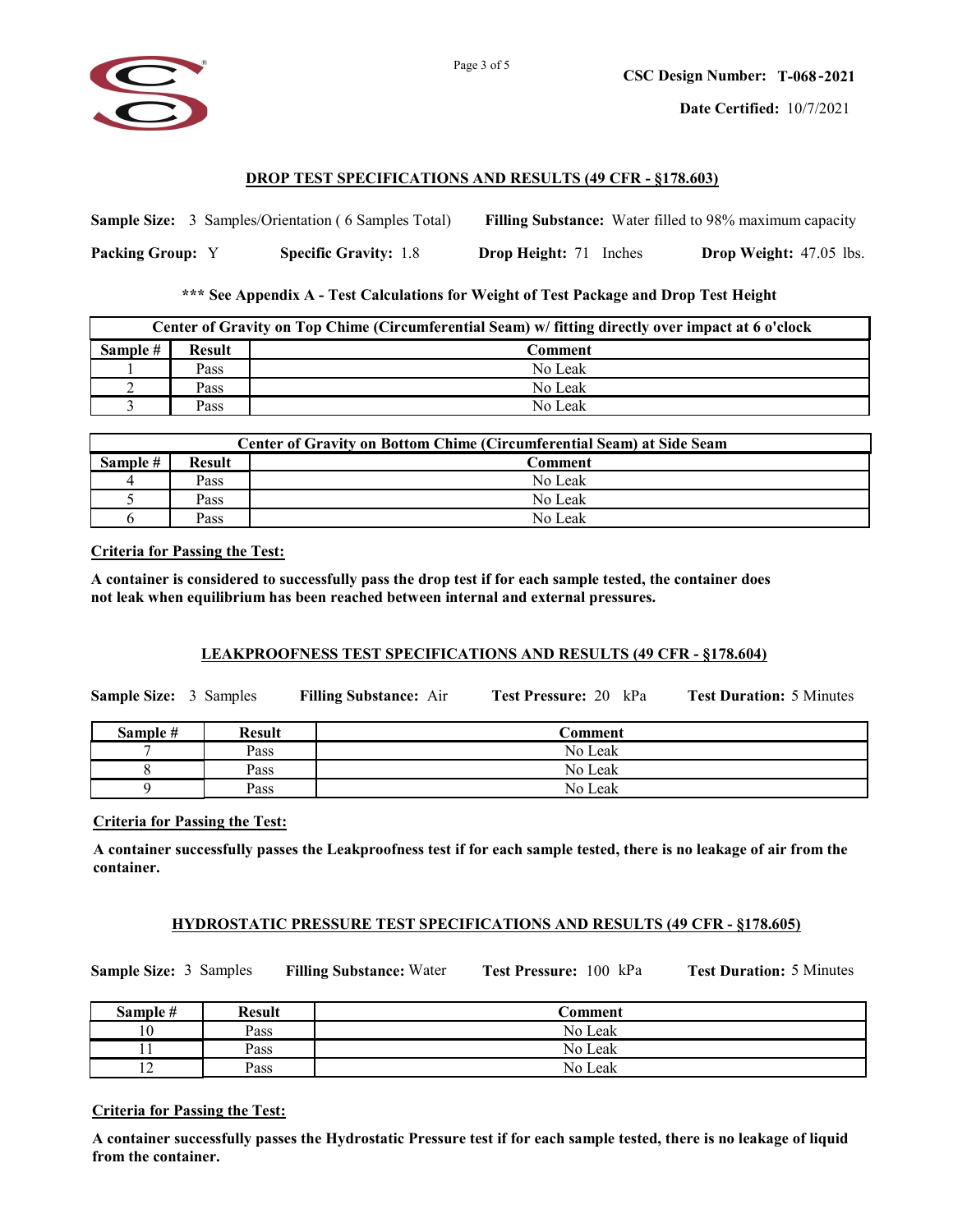

#### STACK TEST SPECIFICATIONS AND RESULTS (49 CFR - §178.606)

#### \*\*\* See Appendix A - Test Calculations for Stack Test Weight

SAMPLE SIZE: 3 Samples

- TEST METHOD: Dynamic Compression
- FILLING SUBSTANCE: None (Empty)

## Load (A) =  $(n - 1) * [w + (s * v * 8.34 * 0.98)] * 1.5$

#### Where:

#### And:

Calculated Gross Weight of Each Test Package  $42.5$  lbs.  $X$   $1.8 + 4.55$  lbs. = 81.05 lbs. Number of containers(n), reaching 118.11 inches in height =  $118.1$  Inches  $\binom{13.437}{13.437}$  Inches = 9 containers **\* 0.98 )** | **\* 1.5**<br>
18.11 inches).<br>
ns.<br>
ns.<br>
ns.<br>  $\frac{118.1 \text{ inches}}{13.437 \text{ inches}} = 9 \text{ containers}$ <br>  $\frac{118.1 \text{ inches} / 13.437 \text{ inches}}{13.437 \text{ inches}} = 9 \text{ containers}$ <br>  $\frac{118.1 \text{ inches} / 13.437 \text{ inches}}{13.437 \text{ inches}} = 9 \text{ containers}$ <br>  $\frac{118.1 \text{ inches} / 13.437 \text{ inches}}{13.$ 

| $A =$ applied load in pounds.        |               |                                                                                                                               |  |
|--------------------------------------|---------------|-------------------------------------------------------------------------------------------------------------------------------|--|
|                                      |               | $n =$ minimum number of containers required to reach 3 meters (118.11 inches).                                                |  |
| $s$ = specific gravity of lading.    |               |                                                                                                                               |  |
|                                      |               | $w =$ maximum weight of one empty container in pounds.                                                                        |  |
|                                      |               | $v =$ actual capacity of container (rated capacity + outage) in gallons.                                                      |  |
| And:                                 |               |                                                                                                                               |  |
|                                      |               | 8.34 corresponds to the weight in pounds of 1.0 gallons of water.                                                             |  |
|                                      |               | 0.98 corresponds to the maximum filling percentage of the maximum capacity for liquids.                                       |  |
|                                      |               | 1.5 is a compensation factor that converts the static load of the stacking test into a load suitable for dynamic compression. |  |
| Height of Container $= 13.43$ Inches |               |                                                                                                                               |  |
|                                      |               | Number of containers(n), reaching 118.11 inches in height = 118.1 Inches / 13.437 Inches = 9 containers                       |  |
|                                      |               | Calculated Gross Weight of Each Test Package $42.5$ lbs. $\mathbf{X}$ 1.8 + 4.55 lbs. = 81.05 lbs.                            |  |
|                                      |               | <b>Load (A)</b> = $(9 - 1) * [4.55 + (1.8 * 5.2 * 8.34 * 0.98)] = 648.40$ lbs. X 1.5 = 973 lbs.                               |  |
| Sample #                             | <b>Result</b> | <b>Comment</b>                                                                                                                |  |
| 13                                   | Pass          | No Deformation                                                                                                                |  |
| 14                                   | Pass          | No Deformation                                                                                                                |  |
| 15                                   | Pass          | No Deformation                                                                                                                |  |

#### Criteria for Passing the Test:

A container successfully passes the Stacking test if for each sample tested, there is no deformation and there is no deterioration that could adversely affect transport safety or any distortion liable to reduce its strength or cause instability in stacks of packages.